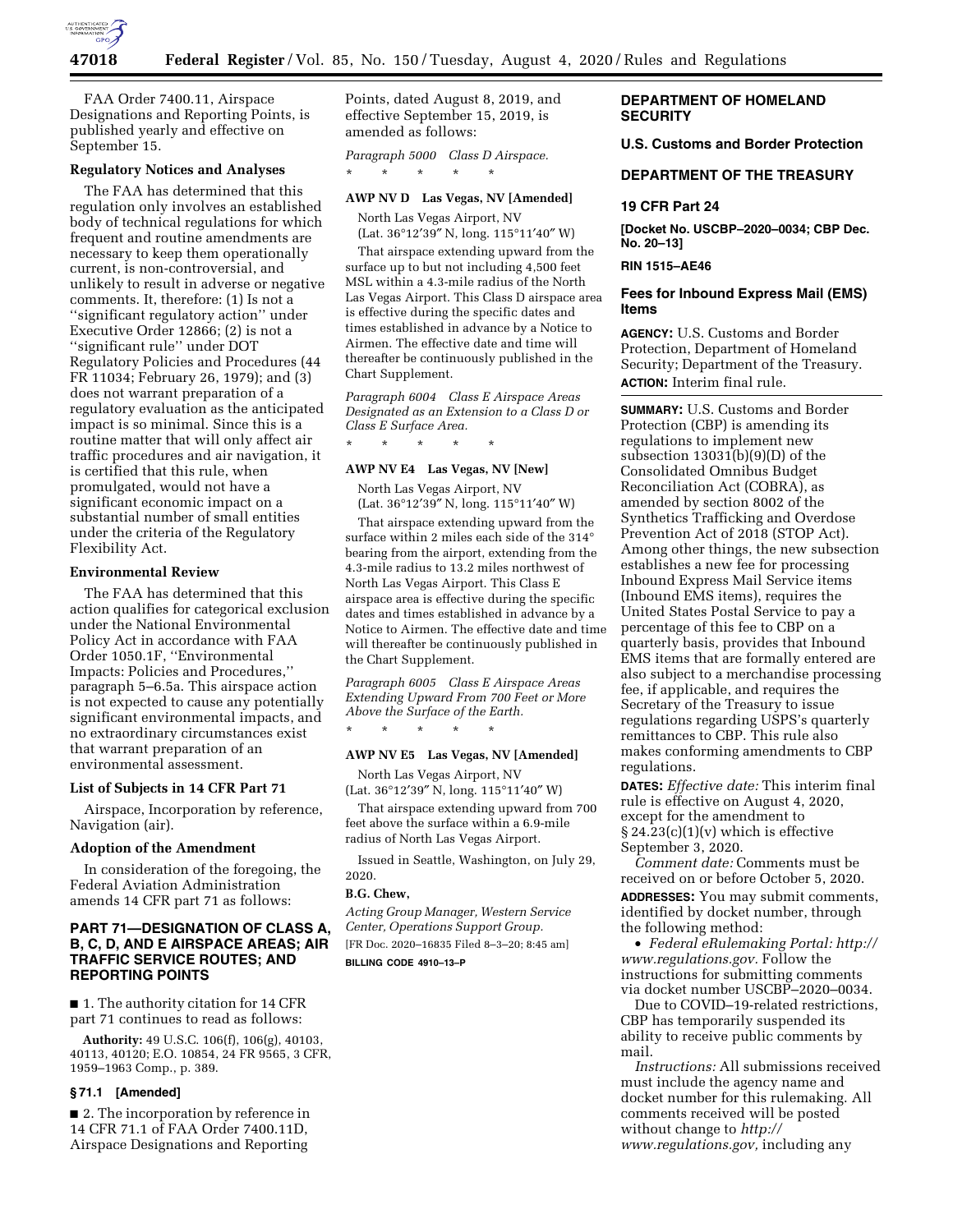personal information provided. For detailed instructions on submitting comments and additional information on the rulemaking process, see the ''Public Participation'' heading of the **SUPPLEMENTARY INFORMATION** section of this document.

*Docket:* For access to the docket to read background documents or comments received, go to *[http://](http://www.regulations.gov) [www.regulations.gov.](http://www.regulations.gov)* Due to relevant COVID–19-related restrictions, CBP has temporarily suspended its on-site public inspection of submitted comments.

**FOR FURTHER INFORMATION CONTACT:**  Quintin Clarke, Cargo and Conveyance Security, Office of Field Operations, U.S. Customs and Border Protection, via email at *[Quintin.G.Clarke@cbp.dhs.gov,](mailto:Quintin.G.Clarke@cbp.dhs.gov)*  or by phone at 202–344–2524.

### **SUPPLEMENTARY INFORMATION:**

### **Table of Contents**

- I. Public Participation
- II. Background and Purpose
- III. Fees for Inbound EMS Items Pursuant to New Subsection 13031(b)(9)(D) of COBRA
	- A. General Requirements
	- B. USPS Remittances to CBP and Supporting Documentation
	- C. Adjustment of Inbound EMS Fees Pursuant to New Subsection 13031(b)(9)(D)
- IV. Explanation of Amendments to CBP Regulations
	- A. Definitions
	- B. Inbound EMS Item Processing Fees C. Exclusions
- V. Statutory and Regulatory Requirements
	- A. Administrative Procedure Act
	- B. Executive Orders 12866, 13563, and 13771
	- C. Regulatory Flexibility Act
	- D. Unfunded Mandates Reform Act
	- E. Paperwork Reduction Act
	- F. Signing Authority

### **Regulatory Amendments**

## **I. Public Participation**

Interested persons are invited to participate in this rulemaking by submitting written data, views, or arguments on all aspects of this interim final rule. U.S. Customs and Border Protection (CBP) also invites comments that relate to the economic, environmental, or federalism effects that might result from this interim final rule. Comments that will provide the most assistance to CBP will reference a specific portion of the interim final rule, explain the reason for any recommended change, and include data, information, or authority that support such recommended change.

### **II. Background and Purpose**

In response to the ongoing opioid crisis, the Substance Use-Disorder

Prevention that Promotes Opioid Recovery and Treatment for Patients and Communities Act (SUPPORT for Patients and Communities Act), Public Law 115–271 (2018), was enacted on October 24, 2018. In addition to providing resources and support to communities grappling with opioid addiction, the legislation directs the United States Postal Service (USPS) and CBP to take certain actions to help prevent illicit opioids from reaching the United States.

Title VIII, Subtitle A of the SUPPORT for Patients and Communities Act is the Synthetics Trafficking and Overdose Prevention Act of 2018 (STOP Act). Among other things, the STOP Act amends subsection 13031(b)(9) of the Consolidated Omnibus Budget Reconciliation Act (COBRA) of 1985 (19 U.S.C. 58c(b)(9)), to add a new paragraph (D) (hereafter referred to as "new subsection  $13031(b)(9)(D)$ " or ''new subsection 13031(b)(9)(D) of COBRA''), which requires certain fees for the processing of Inbound Express Mail Service (Inbound EMS) items at international mail facilities. Inbound Express Mail Service refers to the optional postal express service for sending postal items from other countries.1 CBP is responsible for screening inbound international mail and removing packages with illicit goods (including, but not limited to, opioids) from the mail stream before delivery to intended recipients in the United States.2 New subsection 13031(b)(9)(D) of COBRA requires a payment of \$1 per Inbound EMS item, subject to annual adjustment, for services rendered in screening and processing of Inbound EMS items and, if an Inbound EMS item is formally entered, a payment of the fee provided for under subsection 13031(a)(9) of COBRA, if applicable. The fee provided for under subsection 13031(a)(9) is a

2 In addition to the amendments made to COBRA, section 8003 of the STOP Act amends section 343(a)(3)(K) of the Trade Act of 2002 (19 U.S.C. 1415), to require the Secretary of Homeland Security to issue regulations that require USPS to transmit certain advance electronic data on international mail shipments destined to the United States for risk assessment purposes. The Secretary of Homeland Security will be issuing a separate rule to implement these provisions.

merchandise processing fee.3 Under new subsection 13031(b)(9)(D), USPS must remit 50 percent of the \$1 fee per Inbound EMS item that it collects to CBP on a quarterly basis as reimbursement to CBP for processing of Inbound EMS items, and retain the other 50 percent to cover its processing of these items. The new subsection 13031(b)(9)(D) of COBRA requires the Secretary of the Treasury to issue regulations regarding the details of the quarterly remittances.4

CBP is amending its regulations to implement the provisions of new subsection 13031(b)(9)(D) pertaining to Inbound EMS items, including the applicable fees, adjustments to the fees, details about the remittances from USPS to CBP and the required supporting documentation. CBP is also amending its regulations to make certain conforming amendments to reflect the provisions of the new subsection 13031(b)(9)(D) of COBRA. First, CBP is amending its regulations to reflect the fact that the subsection 13031(a)(9) merchandise processing fee will apply to Inbound EMS items as provided in the new subsection  $13031(b)(9)(D)$ . Second, CBP is amending its regulations to reflect that the dutiable mail fee previously authorized by subsection 13031(a)(6) will no longer apply to Inbound EMS items, based on the amendments made to subsection 13031(a)(6) of COBRA by section 8002(b) of the STOP Act that specifically exclude Inbound EMS items from the dutiable mail fee.

As provided in section 8002(c) of the STOP Act, the amendments made to COBRA by section 8002 of the STOP Act took effect on January 1, 2020. This rule is effective on August 4, 2020, except with respect to the amendments to  $\S 24.23(c)(1)(v)$  regarding the merchandise processing fee for formally entered Inbound EMS items, which take effect on September 3, 2020.

Further details about these changes are set forth in sections III and IV, below.

## **III. Fees for Inbound EMS Items Pursuant to New Subsection 13031(b)(9)(D) of COBRA**

## *A. General Requirements*

Section 8002 of the STOP Act amended subsection 13031(b)(9) of

<sup>1</sup> Inbound Express Mail Service (Inbound EMS) is defined in new subsection 13031(b)(9)(D) as the service described in the mail classification schedule referred to in section 3631 of title 39, United States Code and section 3040.104 of title 39 of the Code of Federal Regulations. Section 2515.6 of the mail classification schedule, issued by the Postal Regulatory Commission, pertains to Inbound EMS. It describes Inbound EMS as Inbound Express Mail services offered pursuant to negotiated services agreements.

<sup>3</sup>This fee is subject to additional limitations, enumerated in subsection 13031(b).

<sup>4</sup>The remittance provision in new subsection 13031(b)(9) assumes that USPS will be the agency that collects the \$1 fee per Inbound EMS item. As discussed in section III.B., USPS will collect this fee from foreign postal operators and USPS will remit CBP's portion of these fees to CBP quarterly in the manner prescribed by CBP.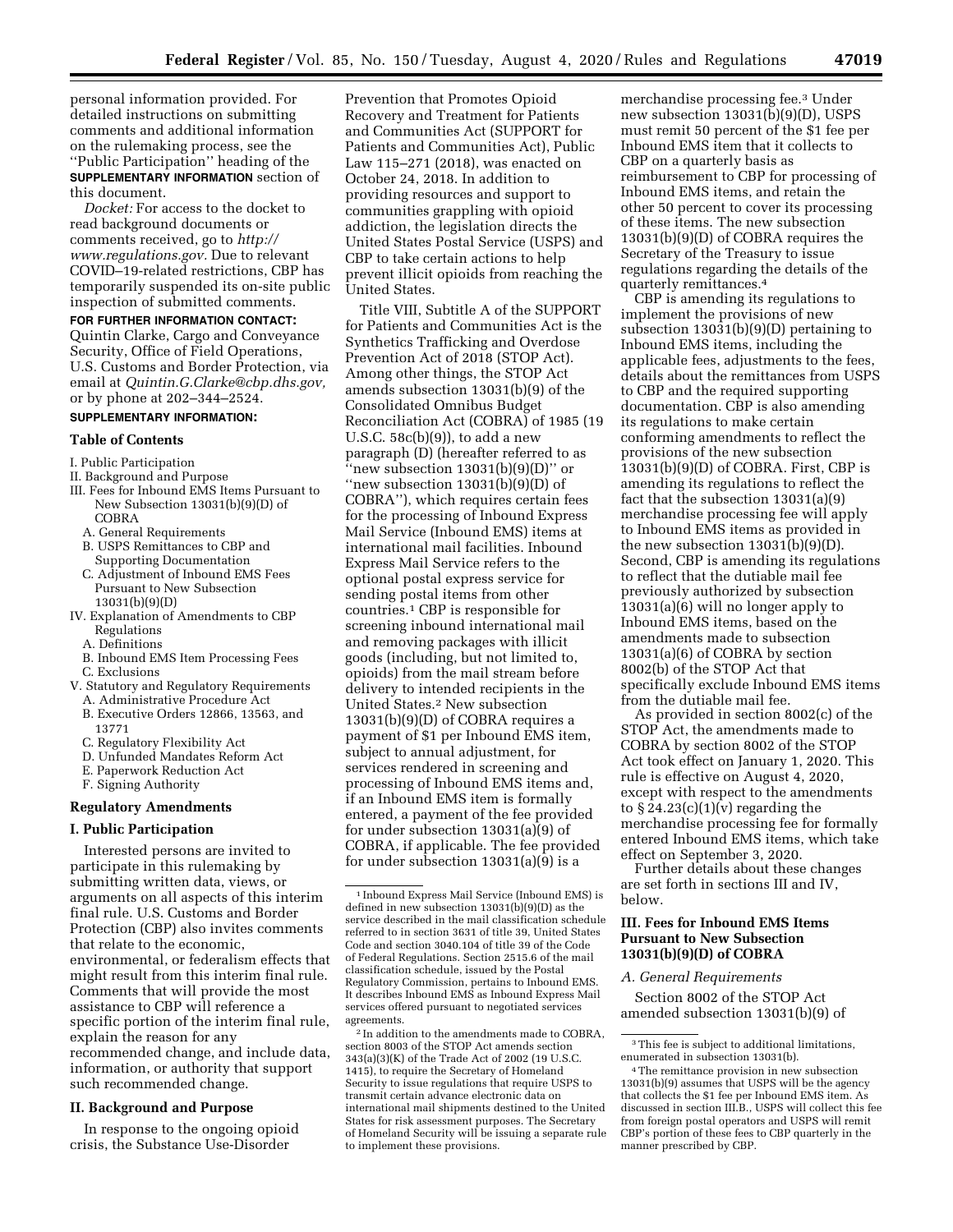COBRA (19 U.S.C. 58c(b)(9)), by adding a new paragraph (D) (new subsection 13031(b)(9)(D)), which requires certain fees for the processing of items that are sent to the United States through the international postal network by ''Inbound Express Mail service'' or ''Inbound EMS'' (as that service is described in the mail classification schedule referred to in section 3631 of title 39, United States Code).<sup>5</sup> The initial fee set by Congress is \$1 per Inbound EMS item (new subsection  $13031(b)(9)(D)(i)(I))$ , plus an additional amount for Inbound EMS items that are formally entered (new subsection  $(b)(9)(D)(i)(II))$ . The Secretary of the Treasury, in consultation with the Postmaster General, may adjust the former amount annually by regulation. The latter amount is the merchandise processing fee provided for under subsection 13031(a)(9) of COBRA, which is subject to annual adjustment under subsection 13031(l) of COBRA. The new section  $13031(b)(9)(D)$ provides that the above amounts shall be the only payments required for reimbursement of CBP for services provided in connection with the processing of an Inbound EMS item. The new subsection 13031(b)(9)(D) requires USPS to remit 50 percent of the \$1 fee it collects to CBP on a quarterly basis in accordance with regulations issued by the Secretary of the Treasury. Details about these remittances are provided in section III.B., below. Details about the method for adjusting the \$1 fee in new subsection  $13031(b)(9)(D)(i)(I)$  are provided in section III.C., below.

## *B. USPS Remittances to CBP and Supporting Documentation*

The new subsection 13031(b)(9)(D) requires USPS to pay CBP on a quarterly basis 50 percent of the amount of the payments required by new subsection  $13031(b)(9)(D)(i)(I)$ —initially set by Congress at \$1 per EMS item—in accordance with regulations prescribed by the Secretary of the Treasury to reimburse CBP for services provided in connection with the processing of Inbound EMS items. USPS is to retain the other 50 percent to reimburse it for services it provided in connection with the processing of Inbound EMS items. New subsection 13031(b)(9)(D) requires that the quarterly remittances from USPS to CBP must be deposited into the Customs User Fee Account and used to

reimburse appropriation accounts for amounts paid out of those accounts for the costs incurred by CBP in providing services to international mail facilities. It also provides that the payments retained by USPS with respect to the \$1 processing fee for Inbound EMS items are to be used for reimbursement purposes only.

USPS and CBP conferred about the methodology for how these quarterly remittances from USPS to CBP will occur. The agreed upon methodology takes into account the fact that USPS will collect the \$1 processing fee per Inbound EMS item from foreign postal operators and that USPS will reimburse CBP after settlement with foreign postal operators has occurred. The quarterly remittances from USPS to CBP will be made as follows: USPS will remit to CBP on a quarterly basis 50 percent of the amount required by new subsection  $13031(b)(9)(D)(i)(I)$  of COBRA, for which settlement with foreign postal operators has occurred. Except for the first remittance, USPS must make such remittances to CBP every calendar quarter to cover preceding calendar quarters. As provided in section 8002(c) of the STOP Act, the amendments to COBRA took effect on January 1, 2020. Accordingly, the first remittance from USPS to CBP is due no later than July 31, 2020. It will cover, at a minimum, the first calendar quarter of 2020.6 This methodology permits USPS to remit the required amounts after payment is settled with foreign postal operators and allows for standard processing times associated with inter-agency funds transfers. Additionally, CBP is requiring USPS to maintain documentation necessary for CBP to verify the accuracy of the fee calculations and to provide certain supporting documentation with each quarterly remittance.

New subsection 13031(b)(9)(D) does not include any specific requirements pertaining to the payment of the applicable merchandise processing fee, pursuant to subsection 13031(a)(9) of COBRA, for Inbound EMS items that are formally entered.7 Therefore, CBP will collect this fee in the manner that it ordinarily collects a merchandise

processing fee, which is directly from the importer of record.8

### *C. Adjustment of Inbound EMS Fees Pursuant to New Subsection 13031(b)(9)(D)*

New subsection 13031(b)(9)(D)(iv) provides that, beginning in fiscal year 2021, the Secretary of the Treasury, in consultation with the Postmaster General, may adjust the amount new subsection 13031(b)(9)(D)(i)(I), initially \$1 per Inbound EMS item, no more than once per fiscal year. The adjustment is not to exceed the costs of services provided in connection with the processing of inbound EMS items 9 and must be consistent with the obligations of the United States under international agreements. CBP is incorporating this provision into its regulations. For the reasons noted below, the regulations will provide that this fee is not subject to the annual inflation adjustment requirement in subsection 13031(l) of COBRA.

Subsection 13031(l) of COBRA authorizes the Secretary of the Treasury to adjust the fees established under subsections 13031(a) and (b)(2), (b)(3), (b)(5), (b)(6), (b)(8), and (b)(9) of COBRA at the beginning of each fiscal year to reflect the percentage of the increase in the average of the Consumer Price Index for the preceding 12-month period. Although subsection 13031(l) references subsection 13031(b)(9), as noted above, the new subsection 13031(b)(9)(D) explicitly specifies an alternative procedure for adjustment of the \$1 Inbound EMS item fee. In addition, it does not specify that the \$1 per Inbound EMS item fee is ''subject to adjustment under subsection (l).'' This is in contrast to all the other provisions that are referenced in subsection 13031(b), which explicitly provide that the respective fees imposed by those provisions are ''subject to adjustment under subsection (l).'' CBP is of the view that by providing a separate and distinct adjustment procedure for the \$1 Inbound EMS item fee, and by conspicuously omitting from new subsection 13031(b)(9)(D) any explicit reference to adjustment under subsection 13031(l), the new subsection 13031(b)(9)(D)(iv) is the sole applicable

<sup>5</sup>Section 2515.6 of the mail classification schedule, issued by the Postal Regulatory Commission, pertains to Inbound EMS. As noted above, it describes Inbound EMS as Inbound Express Mail services offered pursuant to negotiated services agreements.

<sup>6</sup>The timing of the first remittance occurring in the third calendar quarter instead of the second calendar quarter is due to the nature of the accounting and interagency payment structure. Thus, while the first remittance must, at minimum, cover the first calendar quarter of 2020, it may also include remittances corresponding to the second calendar quarter of 2020.

<sup>7</sup> 19 CFR 24.23(b)(1) is the regulatory provision for the merchandise processing fee for formally entered items.

<sup>8</sup> 19 U.S.C. 1484(a)(2)(B) is the statutory provision identifying the parties who may qualify as the importer of record for purposes of affecting formal entry. An importer of record may be the owner, purchaser, or consignee of the items, or a duly licensed customs broker authorized to make entry on their behalf. The U.S. Postal Service which carries formally entered EMS items does not qualify as an ''importer of record,'' but the addressee may.

<sup>9</sup>The costs of services include the costs incurred by CBP and USPS for the processing of Inbound EMS items.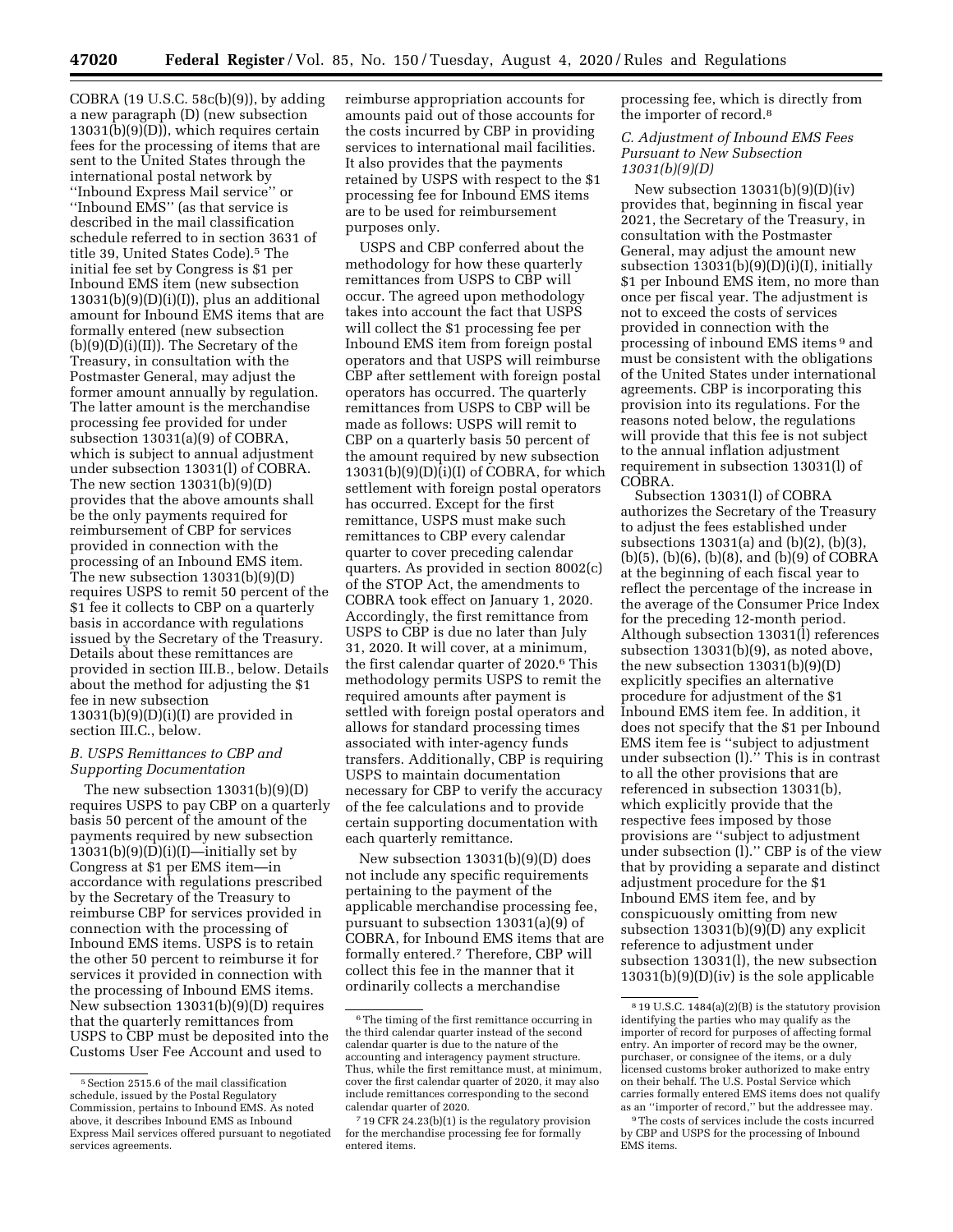adjustment procedure—to the exclusion of the annual inflation adjustment procedures specified in subsection 13031(l) of COBRA. Any adjustment to the \$1 fee will be done by regulation. USPS, CBP, and Treasury will consult on such adjustments.

Consistent with subsection 13031(a)'s explicit provision that the fees listed therein are all ''subject to adjustment under subsection (l)'', the annual adjustment under subsection 13031(l) of COBRA will apply to the subsection 13031(a)(9) merchandise processing fee pertaining to formally entered Inbound EMS items.

## **IV. Explanation of Amendments to CBP Regulations**

CBP is amending its regulations to incorporate the fee provisions of new subsection 13031(b)(9)(D) regarding Inbound EMS items and to make the necessary conforming amendments pertaining to the merchandise processing fee and the dutiable mail fee. These amendments are explained in detail below.

Part 24 of Title 19 of the Code of Federal Regulations (CFR) sets forth the CBP regulations regarding customs financial and accounting procedures (19 CFR part 24). Section 24.22 (19 CFR 24.22) describes the customs COBRA user fees for certain services, and when such fees are required and subject to limitations and/or adjustments. Section 24.23 (19 CFR 24.23) sets forth the terms and conditions for when the fees for processing merchandise are required. These two sections will incorporate the fees associated with processing of Inbound EMS items that are subject to the new subsection 13031(b)(9)(D) of COBRA.

### *A. Definitions*

First, CBP is amending the definitions in §§ 24.22 and 24.23 to define the term ''Inbound Express Mail service'' or ''Inbound EMS''. As described in new subsection 13031(b)(9)(D), ''Inbound Express Mail service'' or ''Inbound EMS'' is the service described in the mail classification schedule referred to in section 3631 of title 39, United States Code. The mail classification schedule referred to in section 3631 of title 39, United States Code, is further described in section 3040.104 of title 39 of the Code of Federal Regulations.

### *B. Inbound EMS Item Processing Fees*

CBP is amending § 24.22 to add a new paragraph (l) to incorporate the new processing fees as provided in new subsection  $13031(b)(9)(D)$  of COBRA. Paragraph (l)(1) implements the amendments made in new subsection

13031(b)(9)(D), which require the payment of \$1 per Inbound EMS item and, for formally entered Inbound EMS items, an additional merchandise processing fee provided for under subsection (a)(9) of section 13031 of COBRA (19 U.S.C. 58c(a)(9)). Specifically, paragraph (l)(1)(i) requires the payment of \$1 per Inbound EMS item, as adjusted in accordance with the terms of paragraph (1)(3), rather than the annual adjustment inflation provided for in 19 CFR 24.22(k). Next, paragraph  $(l)(1)(ii)$  requires that if an Inbound EMS item is formally entered, the merchandise processing fee provided in 19 CFR 24.23(b)(1) must be paid.10

Paragraph (l)(2) specifies how the remittance of payments required by subsection  $13031(b)(9)(D)(i)(I)$  of COBRA will occur between USPS and CBP. As required by new subsection 13031(b)(9)(D)(iii)(I)(aa) of COBRA, paragraph (l)(2) states that USPS will remit to CBP on a quarterly basis 50 percent of the payments required by paragraph (l)(1) to reimburse CBP for services provided in connection with the processing of Inbound EMS items.11 Paragraph (l)(2)(i) describes the method of remittance, in which USPS must remit 50 percent of payments required in paragraph (l)(1)(i) for which settlement with foreign postal operators has occurred.

Paragraph (l)(2)(i) requires USPS to make such remittances on a quarterly basis to cover preceding calendar quarters, with the first remittance due no later than July 31, 2020 to cover, at minimum, the first calendar quarter of 2020. Paragraph (l)(2)(ii) requires USPS to maintain documentation necessary for CBP to verify the accuracy of the fee calculations and to provide supporting documentation with its quarterly remittances, which shows: (1) The total quantity of Inbound EMS items for which 50 percent of the payments required by paragraph (l)(1)(i) of this section are being remitted; (2) the receiving international mail facility location of each Inbound EMS item for which 50 percent of the payments required by paragraph (l)(1)(i) of this section are being remitted; (3) the total amount of payments required by paragraph (l)(1)(i) of this section for which settlement with foreign postal operators has occurred; and (4) for any Inbound EMS items sent to the United States through the international postal

network in preceding calendar quarters for which settlement with foreign postal operators concerning the payments required by paragraph  $(l)(1)(i)$  of this section has not occurred, the receiving international mail facility location of each such Inbound EMS item and the total quantity of any such Inbound EMS items received at each affected international mail facility location. The above requirements ensure that CBP has the supporting documentation necessary to track USPS's remittances to CBP to ensure that the statutory requirements are met.

Paragraph (l)(3) provides that beginning in fiscal year 2021, the Secretary of the Treasury may adjust by regulation the payments required in (l)(1)(i) after consultation with the Postmaster General. It further provides that such adjustments may be made not more frequently than once per fiscal year, and only to an amount that does not exceed the costs of services provided in connection with the processing of Inbound EMS items and consistent with the obligations of the United States under international agreements.

Finally, with respect to fees, CBP amends § 24.23(c) that pertains to exemptions from the merchandise processing fee. Section 24.23(c) provides exemptions and limitations to when the merchandise processing fee, surcharge, or specific fees provided under section 24.23 will not apply. Among other exemptions,  $§ 24.23(c)(1)(v)$  currently exempts merchandise imported by mail from the fees in § 24.23. However, pursuant to the newly amended subsection 13031(b)(9)(D)(i)(II) of COBRA, Inbound EMS items that are formally entered are subject to a merchandise processing fee. Thus, CBP is amending  $\S 24.23(c)(1)(v)$ to exclude formally entered Inbound EMS items from this exemption.

### *C. Exclusions*

To effectuate the new subsection 13031(b)(9)(D)(i) of COBRA, CBP is also amending § 24.22 to exclude the \$1 fee per Inbound EMS item from the annual adjustment inflation mechanism provided in § 24.22(k) and exclude Inbound EMS items from the dutiable mail fee in § 24.22(f).

Specifically, CBP is amending the introductory paragraph of § 24.22 to exclude the \$1 processing fee contained in the newly added subparagraph (l) from the annual adjustment for inflation

<sup>10</sup>As discussed previously, 19 CFR 24.23(b)(1) is the regulatory provision for formally entered items that is provided for in subsection 13031(a)(9) of COBRA.

<sup>11</sup>For example, USPS must remit fifty cents to CBP and will retain fifty cents for one Inbound EMS item.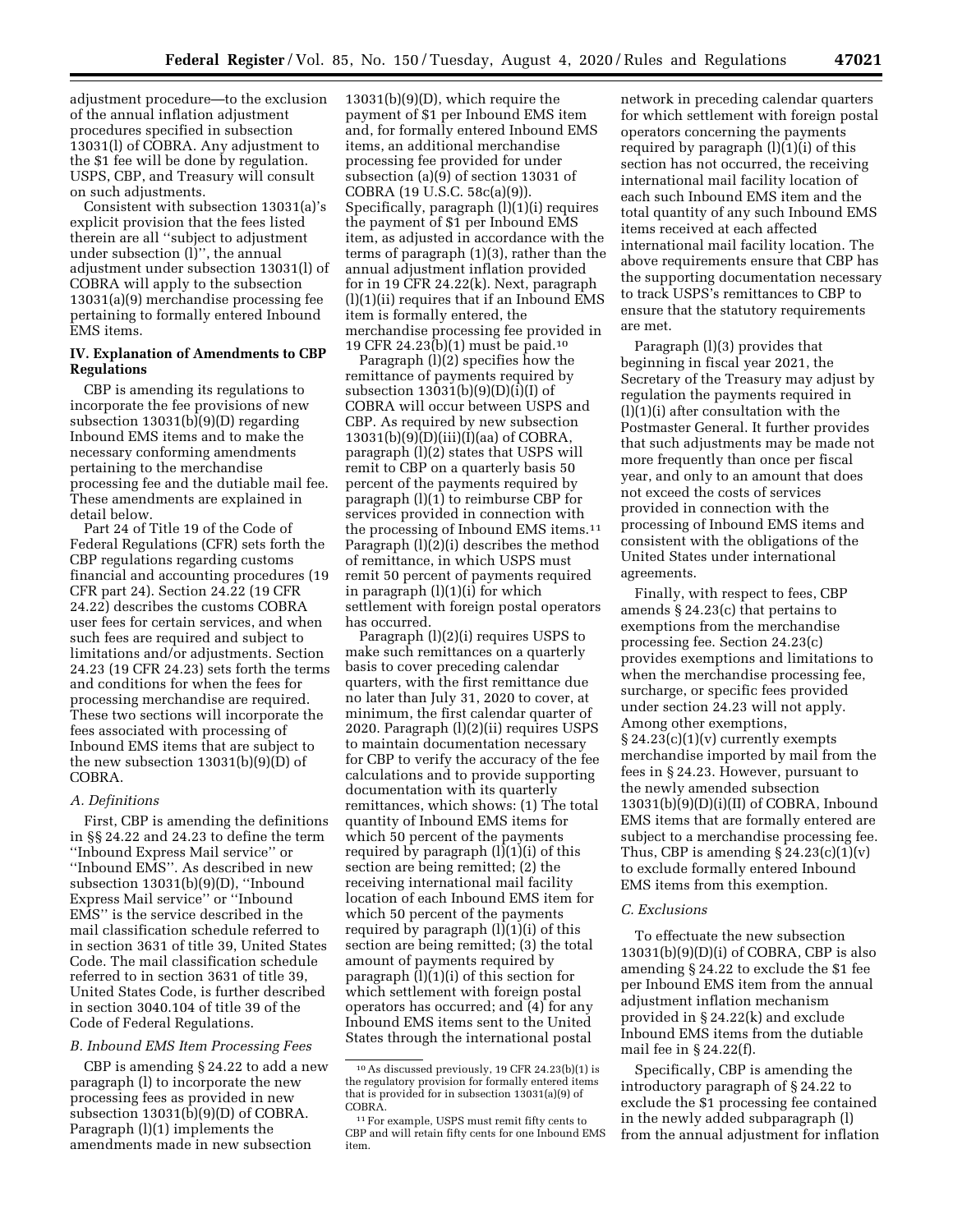provision contained in § 24.22(k) (19 CFR 24.22(k)).12

CBP is amending § 24.22(f) to exclude Inbound EMS items from the dutiable mail fee. Current § 24.22(f) provides that the addressee of each item of dutiable mail for which a CBP officer prepares documentation will be assessed a processing fee.13 This fee is authorized by subsection 13031(a)(6) of COBRA and current section 24.22(f) and is referred to as the dutiable mail fee. CBP is amending § 24.22(f) to conform with the amendment made by section 8002(b) of the STOP Act to subsection 13031(a)(6) of COBRA that specifically excludes Inbound EMS items from the dutiable mail fee. CBP is also amending Appendix A to Part 24 to reflect the numbering change in the dutiable mail fee provision from  $24.22(f)$  to  $24.22(f)(1)$ .

### **V. Statutory and Regulatory Requirements**

## *A. Administrative Procedure Act*

The Administrative Procedure Act (APA) generally requires agencies to publish a notice of proposed rulemaking in the **Federal Register** (5 U.S.C. 553(b)) and provide interested persons the opportunity to submit comments (5 U.S.C. 553(c)). However, the APA provides an exception to these requirements ''when the agency for good cause finds (and incorporates the finding and a brief statement of reasons therefor in the rules issued) that notice and public comment thereon are impracticable, unnecessary, or contrary to the public interest.'' 5 U.S.C. 553(b)(B). For the reasons specified below, CBP has determined that there is good cause to publish this rule without prior notice and comment procedures.

This rule implements the amendments made to subsection 13031(b)(9) of COBRA by section 8002 of the STOP Act. The new subsection 13031(b)(9)(D) of COBRA prescribes the relevant requirements for the new fees for processing Inbound EMS items. Subsection 13031(b)(9)(D) of COBRA establishes the fee amount (initially \$1 per item plus the merchandise processing fee if the item is formally entered), what the fees cover (reimbursement for costs incurred in providing services in connection with the processing of Inbound EMS items), the percentage of the fee to be remitted

to CBP from USPS (50 percent of the \$1 per Inbound EMS item), how often USPS must remit such amounts to CBP (on a quarterly basis), the account in which such payments to CBP are to be deposited (Customs User Fee Account), how often the \$1 fee may be adjusted by the Secretary of the Treasury in consultation with the Postmaster General (beginning in fiscal year 2021, and not more frequently than once each fiscal year) and considerations for how such adjustments are to be made (not to exceed the costs of services provided in connection with the processing of Inbound EMS items, consistent with obligations of the United States under international agreements).

As described above, this rule implements the amendments made to subsection 13031(b)(9) of COBRA by section 8002 of the STOP Act, which establish nondiscretionary requirements with respect to payments for the processing of Inbound EMS items at international mail facilities. Virtually all of the substantive provisions regarding the new fees are specifically provided by statute. This rule simply implements those requirements and makes necessary conforming amendments to CBP regulations.14 The only discretionary matter that was left for regulations was the specific method by which USPS must remit payments to CBP. Since CBP was given very little discretion regarding the implementation of new subsection 13031(b)(9)(D), CBP believes that prior notice and public comment procedure would be impracticable, unnecessary, and contrary to the public interest. Accordingly, CBP finds that there is good cause to issue this rule without prior notice and comment.

CBP has also concluded that this rule is exempt from the prior notice and comment rulemaking procedures under 5 U.S.C. 553(b)(A), which states that such procedures do not apply to ''rules of agency organization, procedure, or practice.'' 5 U.S.C. 553(b)(A). CBP considers this rule to fall within that exemption, as the rule adopts and implements the substantive requirements under the newly amended subsection 13031(b)(9) of COBRA, as amended by section 8002 of the STOP Act, and simply sets forth the procedures that will apply with regard to certain remittances from USPS to

CBP. As discussed above, Congress established the substantive provisions of the fees for processing Inbound EMS items, including the fee amount, method of remittances, authorized uses upon receipt of payment, and discretion to adjust the \$1 fee once implemented after a year.

These regulations set forth the statutory requirements and the agency procedures for remitting the payments required under new subsection 13031(b)(9)(D) of COBRA. Specifically, the regulations detail the procedures regarding how USPS will remit the payments required by new subsection 13031(b)(9)(D) of COBRA. These regulations do not impose any obligations or costs to the public, and are procedural in nature.

Although this rule is exempt from the prior notice and comment procedure, CBP is requesting public comments on this interim final rule and will take into account public comments received before issuing a final rule.

## *B. Executive Orders 12866, 13563, and 13771*

Executive Orders 12866 (''Regulatory Planning and Review'') and 13563 (''Improving Regulation and Regulatory Review'') direct agencies to assess the costs and benefits of available regulatory alternatives and, if regulation is necessary, to select regulatory approaches that maximize net benefits (including potential economic, environmental, public health and safety effects, distributive impacts, and equity). Executive Order 13563 emphasizes the importance of quantifying both costs and benefits, of reducing costs, of harmonizing rules, and of promoting flexibility. Executive Order 13771 (''Reducing Regulation and Controlling Regulatory Costs'') directs agencies to reduce regulation and control regulatory costs and provides that ''for every one new regulation issued, at least two prior regulations be identified for elimination, and that the cost of planned regulations be prudently managed and controlled through a budgeting process.''

This rule is a ''significant regulatory action,'' although not an economically significant regulatory action, under section 3(f) of Executive Order 12866. Accordingly, the Office of Management and Budget (OMB) has reviewed this rule. Federal spending regulatory actions that cause only income transfers between taxpayers and program beneficiaries are not covered by Executive Order 13771. However, such regulatory actions may impose requirements apart from transfers and, in those cases, the actions would need

 $^{12}\mathrm{The}\,$  merchandise processing fee applicable to Inbound EMS items that are formally entered will be subject to the annual inflation adjustment methodology in 19 CFR 24.22(k).

<sup>13</sup>The dutiable mail fee under 24.22(f) is subject to the annual inflation adjustment of the Fixing America's Surface Transportation (FAST) Act. The fee for FY 2020 is \$5.89. *See* CBP Dec. 19–08 (84 FR 37902).

<sup>14</sup>The nondiscretionary conforming amendments refer to amending CBP regulations to subject Inbound EMS items that are formally entered to the merchandise processing fee under subsection 13031(a)(9) of COBRA, and the amendments made to subsection 13031(a)(6) of COBRA by section 8002(b) of the STOP Act that exclude Inbound EMS items from the dutiable mail fee provided for in that subsection.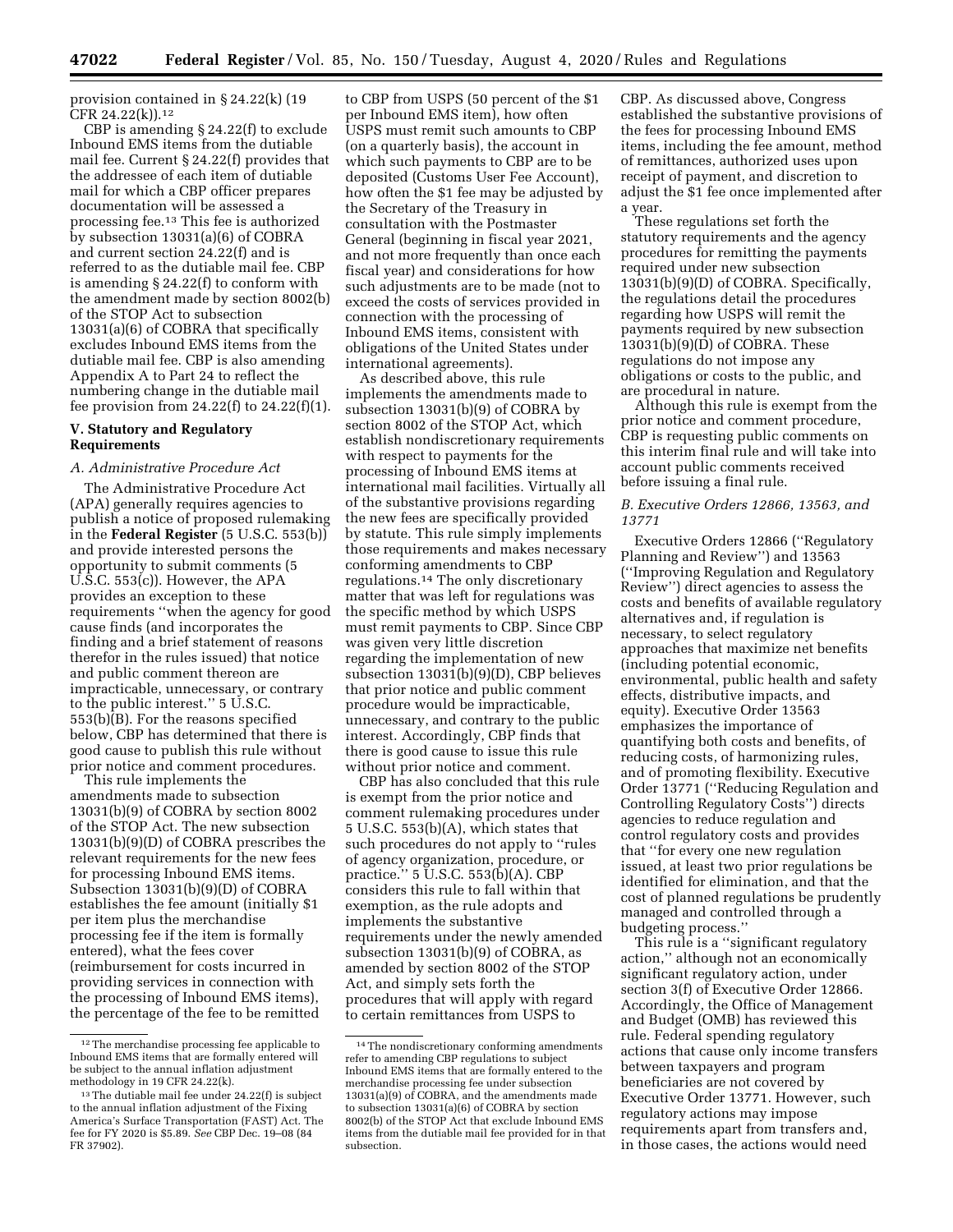to be offset to the extent they impose more than *de minimis* costs.15 This rule is not expected to be subject to the requirements of Executive Order 13771 because this rule is expected to result in no more than *de minimis* costs. CBP has prepared a regulatory impact analysis of this rule in accordance with Executive Orders 12866 and 13563. CBP is unable to publish the full analysis because it uses proprietary, non-public USPS data. As such, CBP has included the following summary of the analysis to help inform stakeholders of this rule's impacts.

#### 1. Background and Purpose of Rule

As mentioned above, the STOP Act amends the Consolidated Omnibus Budget Reconciliation Act (COBRA) of 1985, 19 U.S.C. 58c(b)(9), to create new subsection 13031(b)(9)(D), which requires certain fees for the screening and processing of Inbound Express Mail Service (Inbound EMS) items at international mail facilities. Express Mail Service refers to the optional express delivery service for international postal items that provides reliable and high-speed service for sending postal items to other countries. USPS is responsible for processing and delivering these items in the United States, while CBP is responsible for screening such items and removing packages with illicit goods from the mail stream before delivery to intended recipients in the United States.

New subsection 13031(b)(9)(D) of COBRA requires a payment of \$1 per Inbound EMS item (''Inbound EMS item fee''), subject to annual adjustment, for services rendered in the screening and

processing of Inbound EMS items. Under this new subsection, USPS must pay 50 percent of the designated \$1 fee per Inbound EMS item that it collects to CBP on a quarterly basis as reimbursement to CBP for processing of Inbound EMS items and retain the other 50 percent to cover its processing of these items. Depending on postal procedures, the \$1 Inbound EMS item fee may ultimately be paid by foreign postal operators, shippers, or other entities. New subsection 13031(b)(9)(D) of COBRA also specifies that the *ad valorem* merchandise processing fee (MPF) currently under subsection 13031(a)(9) of COBRA shall be required if applicable to Inbound EMS items that are formally entered; these new implementing regulations will make the MPF applicable to formally entered Inbound EMS items prospectively by removing the current regulatory exemption.16 With this change, importers of record, who are addressees or addressees' brokers in the inbound mail environment, will be required to now pay an *ad valorem* MPF on any formally entered Inbound EMS items directly to CBP, consistent with current entry and entry summary procedures for other mail fees. For fiscal year (FY) 2020, this *ad valorem* MPF is 0.3464 percent, though it cannot exceed \$519.76 and cannot be less than \$26.79.17 These maximum and minimum fee values are determined each fiscal year and published via **Federal Register** notice.

Under existing regulations, CBP also assesses duties, taxes, and fees on applicable Inbound EMS items,

including a dutiable mail fee. Currently, all dutiable mail items for which a CBP officer prepared documentation (*i.e.,*  formal entries and informal entries subject to duties) are subject to a dutiable mail fee. This dutiable mail fee, which is currently \$5.89 and is subject to annual adjustment for inflation, is generally paid by addressees of dutiable Inbound EMS items and other dutiable mail items.18 When the mail item is delivered by USPS generally for informal entries, the dutiable mail fee generally is collected at the time of delivery of the merchandise, along with any duties and taxes due. CBP may also collect the fee directly from an addressee. The amendments made to COBRA by the STOP Act exclude Inbound EMS items from this dutiable mail fee.

As provided in the STOP Act, the aforementioned amendments to the COBRA fees took effect on January 1, 2020, though not all changes have been implemented. Through this rule, CBP is amending its regulations to implement all of the STOP Act's COBRA amendments that pertain to Inbound EMS items, including statutorilyprescribed fees, adjustments to fees, fee revenue remittances from USPS to CBP, and the elimination of the dutiable mail fee for Inbound EMS items. CBP is also requiring USPS to maintain and provide supporting documentation to the agency to ensure the accuracy of the fee remittances with this rule. Table 1 summarizes the COBRA user fees applicable to Inbound EMS items with and without the COBRA amendments and this rule.

## TABLE 1—INBOUND EMS ITEM USER FEES WITH AND WITHOUT THE COBRA AMENDMENTS AND RULE

| Inbound EMS item entry type                                         | Without COBRA amendments and<br>rule                                            | With COBRA amendments and rule                                                                                                                                            |
|---------------------------------------------------------------------|---------------------------------------------------------------------------------|---------------------------------------------------------------------------------------------------------------------------------------------------------------------------|
| Formal Entry (Generally >\$2,500 in<br>value).                      | Dutiable mail fee for dutiable items<br>(FY 2020 fee is \$5.89) <sup>19</sup> . | \$1.00 Inbound EMS item fee and Ad valorem MPF of 0.3464 percent<br>(In FY 2020 the maximum amount of the fee cannot exceed<br>\$519.76 and cannot be less than \$26.79). |
| Informal Entry <sup>20</sup> (Generally $\lt$ or $=$<br>$$2,500$ ). | Dutiable mail fee for dutiable items<br>(FY 2020 fee is \$5.89).                | \$1.00 Inbound EMS item fee.                                                                                                                                              |

Source: Email communication with CBP's Office of Finance on June 21, 2019. Also *see* 19 CFR 145.12 and *[https://help.cbp.gov/app/answers/](https://help.cbp.gov/app/answers/detail/a_id/121/kw/formal%20entry%20filing/related/1/session/L2F2LzEvdGltZS8xNTY3MTczOTg0L3NpZC81WjVwS0Jubw%3D%3D)  detail/a*\_*[id/121/kw/formal%20entry%20filing/related/1/session/L2F2LzEvdGltZS8xNTY3MTczOTg0L3NpZC81WjVwS0Jubw%3D%3D.](https://help.cbp.gov/app/answers/detail/a_id/121/kw/formal%20entry%20filing/related/1/session/L2F2LzEvdGltZS8xNTY3MTczOTg0L3NpZC81WjVwS0Jubw%3D%3D)* Accessed August 30, 2019.

15*See* U.S. Office of Management and Budget's memorandum titled, ''Implementing Executive Order 13771, Titled 'Reducing Regulation and Controlling Regulatory Costs'" (April 5, 2017).

16Formally entered items generally include those valued at over \$2,500, but they may also include other items with a value less than \$2,500, such as commercial shipments containing textiles and apparel and products regulated by other government agencies. MPFs are paid by the importer of record, who are addressees or addressees' brokers in the inbound mail environment. *See* 19 CFR 145.12 and *[https://](https://help.cbp.gov/app/answers/detail/a_id/121/kw/formal%20entry%20filing/related/1/session/L2F2LzEvdGltZS8xNTY3MTczOTg0L3NpZC81WjVwS0Jubw%3D%3D) [help.cbp.gov/app/answers/detail/a](https://help.cbp.gov/app/answers/detail/a_id/121/kw/formal%20entry%20filing/related/1/session/L2F2LzEvdGltZS8xNTY3MTczOTg0L3NpZC81WjVwS0Jubw%3D%3D)*\_*id/121/kw/* 

*[formal%20entry%20filing/related/1/session/](https://help.cbp.gov/app/answers/detail/a_id/121/kw/formal%20entry%20filing/related/1/session/L2F2LzEvdGltZS8xNTY3MTczOTg0L3NpZC81WjVwS0Jubw%3D%3D) [L2F2LzEvdGltZS8xNTY3MTczOTg0L3NpZC81Wj](https://help.cbp.gov/app/answers/detail/a_id/121/kw/formal%20entry%20filing/related/1/session/L2F2LzEvdGltZS8xNTY3MTczOTg0L3NpZC81WjVwS0Jubw%3D%3D)*

 $^{17}See$  GBP Dec. 19–08 (84 FR 37902).  $^{18}$  In accordance with the Fixing America's

Surface Transportation Act of 2015 (FAST Act), the dutiable mail fee is updated to account for inflation each fiscal year. The FY 2020 fee is \$5.89. *See* CBP Dec. 19–08 (84 FR 37902). 19*See* CBP Dec. 19–08 (84 FR 37902).

20 Informal entries may include shipments that are subject to the *de minimis* administrative exemption, which generally exempts from duties and taxes shipments of merchandise imported by one person on one day and having an aggregate fair retail value in the country of shipment of not more than \$800 (bona-fide gifts and certain personal and household goods are subject to different requirements in order to qualify for separate administrative exemptions). *See* 19 U.S.C. 1321(a)(2); 19 CFR 10.151 and 145.31. In accordance with the Trade Facilitation and Trade Enforcement Act of 2015, the *de minimis* value changed from \$200 to \$800 on March 10, 2016. *See [https://www.cbp.gov/newsroom/national-media](https://www.cbp.gov/newsroom/national-media-release/de-minimis-value-increases-800)[release/de-minimis-value-increases-800.](https://www.cbp.gov/newsroom/national-media-release/de-minimis-value-increases-800)* Accessed July 24, 2019. *De minimis* shipments will be subject to this rule's Inbound EMS item fee.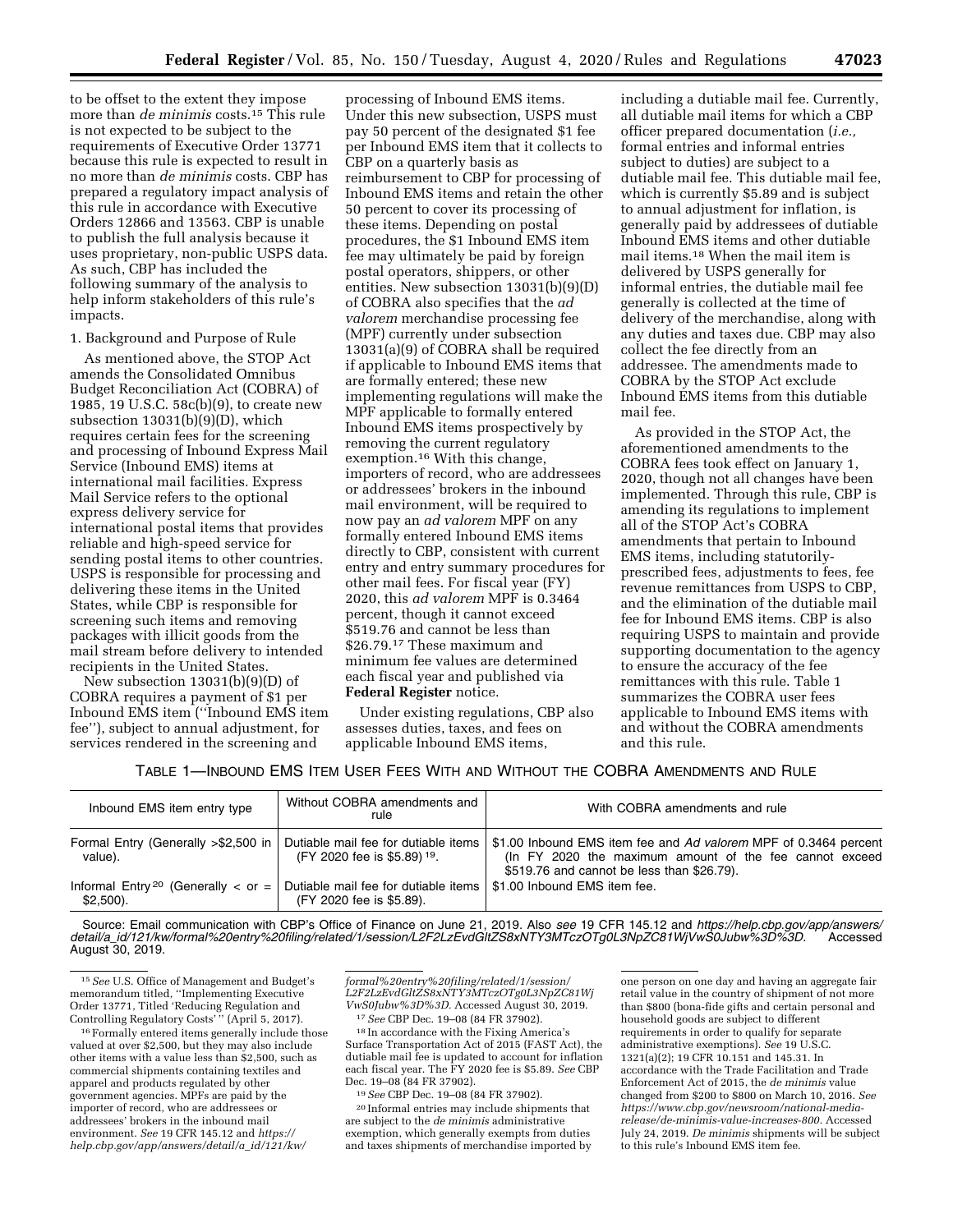## 2. Historical and Projected Inbound Mail Volumes and Fees

Between FY 2017 and FY 2019, Inbound EMS items slightly declined, while total inbound mail items decreased at a higher rate. During this period, Inbound EMS items represented a small portion of total inbound mail. In the absence of robust data on formally and informally entered inbound mail items, CBP estimates that a small percentage of the total Inbound EMS items delivered between FY 2017 and FY 2019 were formally entered based on subject matter expert input and the FY 2017 to FY 2019 shares of total inbound mail items that were Inbound EMS items.21 An even smaller number of total inbound mail items between FY 2017 and FY 2019 were dutiable items with dutiable mail fee collections. Without more specific dutiable mail fee data, CBP estimates that the share of total dutiable mail fee items with dutiable mail fee collections between FY 2017 and FY 2019 that corresponded to Inbound EMS items was consistent with the FY 2017 to FY 2019 share of total inbound mail items that were Inbound EMS items. CBP uses the historical Inbound EMS items data and assumptions to project future Inbound EMS items with and without this rule. In the absence of any rulemakings, CBP projects that the volume of Inbound EMS items will continue to decline at its FY 2017 to FY 2019 compound annual growth rate (CAGR) each year under the baseline from FY 2020 to FY 2024 (using FY 2019 as a basis for the initial projection). CBP also projects that the number of Inbound EMS items with dutiable mail fee collections will also decline at the FY 2017 to FY 2019 Inbound EMS item CAGR each year under the baseline from FY 2020 to FY 2024 (using FY 2019 as a basis for the initial projection). Based on the approximate share of Inbound EMS items that were formally entered from FY 2017 to FY 2019, CBP estimates that a small percentage of the projected Inbound EMS item volumes for FY 2020 to FY 2024 will correspond to formal entries.

Based on input from USPS subject matter experts, CBP predicts that the rule's \$1 Inbound EMS item fee and the *ad valorem* MPF for Inbound EMS items are likely to lead to decreases in Inbound EMS item volumes; however, the exact amounts of the decreases are

unknown.22 As such, CBP analyzes the impacts of this rule under three Inbound EMS item changes compared to the baseline. Under the first projection method, CBP predicts that the rule will have no impact on future Inbound EMS item volumes relative to the baseline. Thus, CBP projects that the changes in Inbound EMS item volumes with this rule will be the same as those predicted under the baseline, decreasing by a small percentage each year starting from their FY 2019 value. Under the second projection method, CBP projects that Inbound EMS item volumes will decline by a slightly greater percentage point relative to the baseline each year starting from the FY 2019 total volume of Inbound EMS items. Under the third projection method, CBP projects that Inbound EMS item volumes will decline by an even greater additional percentage relative to the baseline each year starting from the FY 2019 total volume of Inbound EMS items. CBP will also no longer assess or collect dutiable mail fees for dutiable Inbound EMS items with this rule, meaning that there will be no corresponding fee collections during the period of analysis with this rule.

CBP is aware that the outbreak of COVID–19 will likely reduce the volume of future inbound mail in the short run. Consequently, using historical growth rates and figures from FY 2017 to FY 2019 to estimate Inbound EMS item volumes for FY 2020 through FY 2024 will not reflect any impacts from the COVID–19 pandemic. It is not clear what level of reductions the pandemic will have on Inbound EMS item volumes or how CBP would estimate such an impact with any precision given available data. Therefore, the Inbound EMS item projections CBP uses in this analysis are expected to be overestimations for the period of analysis, resulting in potential overestimations of this rule's costs and benefits.

## 3. Transfer Payments From Rule

This rule's \$1 Inbound EMS item fee and *ad valorem* MPF for formally entered Inbound EMS items are payments required for the reimbursement to USPS and CBP for services rendered during the screening and processing of Inbound EMS items. In accordance with OMB's Circular A– 4 (Regulatory Impact Analysis: A Primer), these fees to government agencies for services rendered are monetary transfers from fee payers to the U.S. Government for costs realized

by the U.S. Government (specifically, USPS and CBP).23 The dutiable mail fee for dutiable Inbound EMS items is also a monetary transfer from fee payers to the U.S. Government, which will be eliminated with this rule.

To calculate this rule's monetary transfers, CBP considered the new or eliminated fee amounts and the projected number of Inbound EMS items respectively subject to these fee changes. In particular, to calculate the total Inbound EMS item fee payments resulting from this rule, CBP multiplied the \$1 Inbound EMS item fee by the projected number of Inbound EMS items delivered by USPS from FY 2020 to FY 2024. To determine the *ad valorem* MPF payments from importers of record, who are addressees or addressees' brokers in the inbound mail environment, to the U.S. Government under this rule, CBP used an estimate of the average *ad valorem* MPF assessed for each formally entered Inbound EMS item multiplied by the projected number of formally entered Inbound EMS items over the period of analysis. In the absence of robust data on the value of formally entered Inbound EMS items, CBP estimated that the average MPF assessed for each formally entered Inbound EMS item will be equal to the minimum MPF for FY 2020 of \$26.79 between FY 2020 and FY 2024.24 To measure the total amount of forgone dutiable mail fee transfer payments from addressees of dutiable Inbound EMS items to the U.S. Government, CBP multiplied the FY 2020 dutiable mail fee of \$5.89 by the projected number of Inbound EMS items that will be subject to the dutiable mail fee under the baseline from FY 2020 to FY 2024. According to these calculations, the U.S. Government will enjoy an undiscounted net transfer payment from fee payers of at least \$54.3 million from this rule between FY 2020 and FY 2024 according to the

24CBP based this estimate on U.S. Department of Transportation data on the total value of merchandise imported via multiple modes and mail for 2018 and USPS data on the total number of inbound mail shipments for FY 2018. CBP found that the average merchandise value of inbound mail shipment was less than the MPF of \$26.79 that will generally be applicable to Inbound EMS items formally entered under this rule; hence, the minimum MPF fee of \$26.79 will apply. Source of merchandise value data: U.S. Department of Transportation, Bureau of Transportation Statistics and Federal Highway Administration. Freight Analysis Framework, version 4.5.1, 2019. ''Value of shipments by transportation mode'' table. Trade type: Imports, Mode: Multiple Modes and Mail, 2018. Available at *[https://www.bts.gov/faf.](https://www.bts.gov/faf)*  Accessed May 7, 2020.

<sup>21</sup>Source: Email communication with CBP's Office of Trade on June 24, 2019; August 7, 2019; and September 10, 2019, and email communication with CBP's Office of Field Operations on September 10, 2019.

<sup>22</sup>Source: Email communication with USPS on May 7, 2020.

<sup>23</sup>Source: U.S. Office of Management and Budget. Circular A–4. *Regulatory Impact Analysis: A Primer.* Available at *[https://www.reginfo.gov/](https://www.reginfo.gov/public/jsp/Utilities/circular-a-4_regulatory-impact-analysis-a-primer.pdf)  [public/jsp/Utilities/circular-a-4](https://www.reginfo.gov/public/jsp/Utilities/circular-a-4_regulatory-impact-analysis-a-primer.pdf)*\_*regulatory-impact[analysis-a-primer.pdf.](https://www.reginfo.gov/public/jsp/Utilities/circular-a-4_regulatory-impact-analysis-a-primer.pdf)* Accessed July 24, 2019.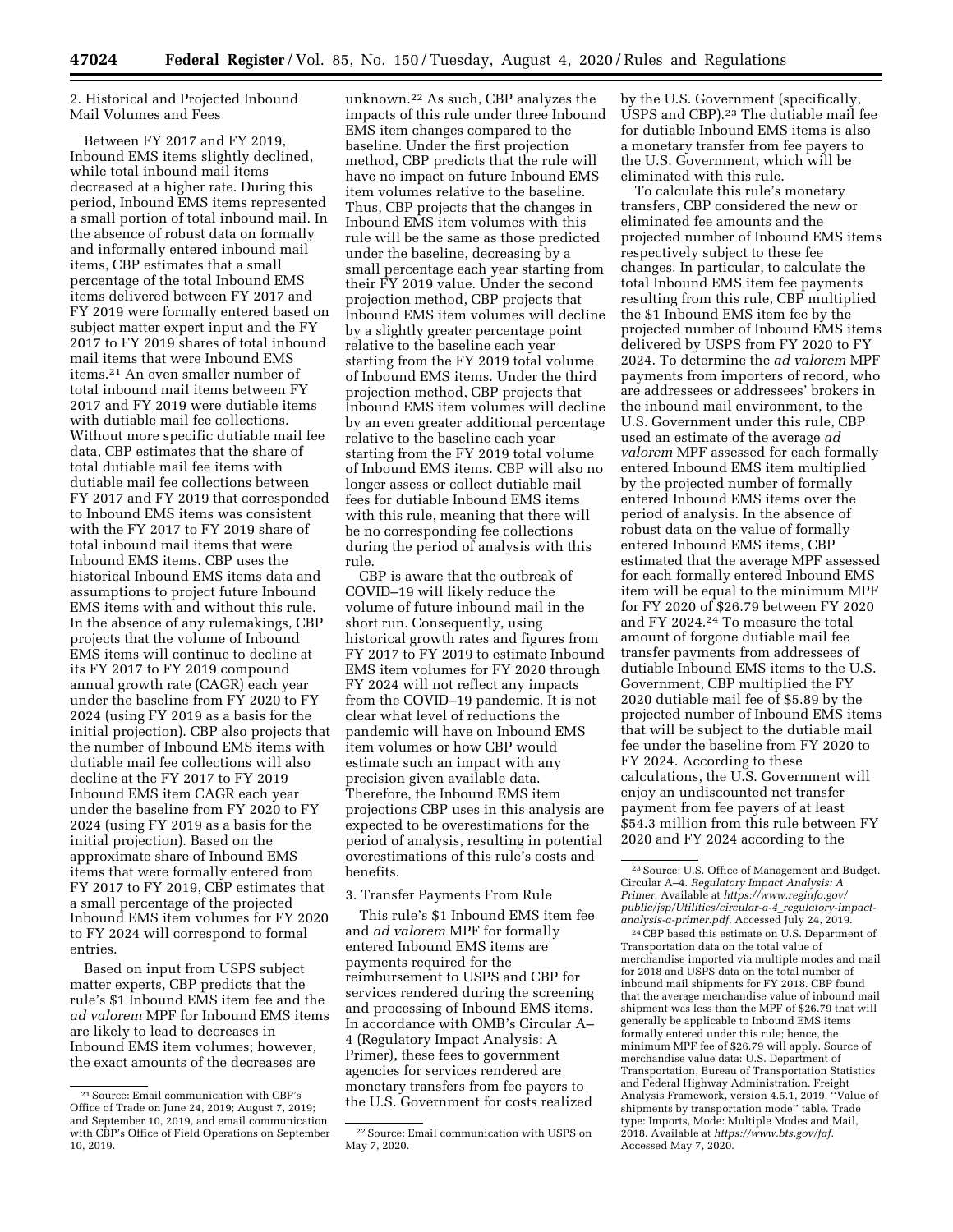projection method used (see Table 2). When discounted, this net transfer payment equals at least \$47.9 million in present value and at least \$10.9 million

on an annualized basis (using a 7 percent discount rate; see Table 2). To the extent that fee payers make more (fewer) transfer payments to the U.S.

Government with this rule than estimated, the actual net transfers to the U.S. Government will be higher (lower).

# TABLE 2—TOTAL POTENTIAL MONETIZED PRESENT VALUE AND ANNUALIZED NET TRANSFER PAYMENTS OF RULE, FY 2020–FY 2024

[2020 U.S. Dollars]

|                                                                     |                            | 3% Discount rate |                            | 7% Discount rate           |                            |
|---------------------------------------------------------------------|----------------------------|------------------|----------------------------|----------------------------|----------------------------|
|                                                                     | Undiscounted               | Present value    | Annualized                 | Present value              | Annualized                 |
| Total Net Transfer Payment from Fee Payers to U.S. Gov-<br>ernment: |                            | \$54,527,317     |                            |                            |                            |
|                                                                     | \$57,735,540<br>54.342.534 | 51,385,168       | \$11,559,504<br>10.893.385 | \$50,783,914<br>47.931.993 | \$11,575,443<br>10.925.390 |

These estimates were excluded from the table for commercial sensitivity reasons.

**Note:** The estimates in this table are contingent upon CBP's projections as well as the discount rates applied.

### 4. Costs and Benefits of Rule

Together with transfer payments, this rule will introduce costs to USPS, CBP, and fee payers. USPS will incur initial costs to set up accounts to collect the new \$1 Inbound EMS item fee and to remit a portion of the fee to CBP. USPS does not currently have estimates for the one-time costs that this new collection and remittance process will impose. However, because USPS already collects and processes other inbound mail fees, including some CBP-specific fees, CBP expects the cost of collecting and remitting an additional fee payment to be minimal. Along with these one-time costs, USPS will sustain recurring costs from this rule's requirement for USPS to maintain and provide supporting documentation to CBP to ensure the accuracy of the \$1 Inbound EMS item fee remittances. The supporting documentation should show Inbound EMS item volume data as well as Inbound EMS item fee collections that are being remitted to CBP and outstanding balances. USPS must provide this documentation to CBP on a quarterly basis. This requirement will also likely impose a minimal burden on USPS.25

CBP's Office of Finance will experience some time burdens associated with the review of USPS's \$1 Inbound EMS item fee documentation. CBP staff will have to match supporting documentation provided by USPS with funds remitted to CBP. There will also be periodic audits by CBP's Regulatory Audit and Agency Advisory Services Directorate to ensure Inbound EMS item volumes reported by USPS and the funds remitted to CBP match the volumes indicated in CBP's system. CBP

will conduct these reviews and audits in conjunction with other remittance reviews and audits. CBP estimates that the monetized time burden of these reviews and audits will be very small each year.26 As such, this Inbound EMS item user fee documentation review and auditing will not meaningfully affect CBP operations.

With this rule, CBP processing of Inbound EMS items will largely remain the same, except CBP will now collect an *ad valorem* MPF for each formally entered Inbound EMS item and CBP will no longer assess the dutiable mail fee on Inbound EMS items. CBP will now collect the *ad valorem* MPF on formally entered items consistent with existing entry and entry summary procedures for other mail fees. Likewise, CBP officers at international mail facilities will ensure the payment of this MPF electronically in the same manner as other items currently subject to MPF and related duties, taxes, and fees. Thus, CBP does not believe that the collection of the *ad valorem* MPF for formally entered Inbound EMS items will impose an added processing time burden on CBP.27 CBP also does not believe that the rule's elimination of the dutiable mail fee for Inbound EMS items will generally result in time savings to CBP.28

In addition to the U.S. Government, CBP estimates that this rule's new fee collections will impose nominal time burdens on fee payers, as they will generally pay the fees with other duties, taxes, and fees currently assessed on their Inbound EMS items.

Besides enabling CBP and USPS to comply with the amendments made to COBRA by the STOP Act, CBP believes this rule will produce negligible benefits.

### 5. Summary

In summary, this rule will mostly result in transfer payments between fee payers and the U.S. Government (specifically, USPS and CBP). On net, payers will transfer at least an estimated \$10.9 million in annualized fee payments to the U.S. Government from FY 2020 to FY 2024 (using a 7 percent discount rate). These estimates are based on historical growth rates and shares. The transfer payments resulting from this rule could be understated if future inbound mail volumes increase more than estimated, or they could be overstated if future inbound mail volumes decrease more than estimated, like during the COVID–19 pandemic. To the extent that fee payers make more (fewer) transfer payments to the U.S. Government with this rule than estimated, the actual net transfers to the U.S. Government from this rule will be higher (lower). USPS, CBP, and fee payers will likely incur minimal costs from this rule.

## *C. Regulatory Flexibility Act*

The Regulatory Flexibility Act (5 U.S.C. 601 *et seq.*), as amended by the Small Business Regulatory Enforcement and Fairness Act of 1996, requires agencies to prepare and make available to the public a regulatory flexibility analysis that describes the effect of a proposed rule on small entities (*i.e.,*  small businesses, small organizations, and small governmental jurisdictions) when the agency is required to publish a general notice of proposed rulemaking for a rule. Since a general notice of proposed rulemaking is not necessary

<sup>25</sup>Source: Communication with USPS on September 20, 2019.

<sup>26</sup>Source: Email communication with CBP's Office of Finance on July 25, 2019.

<sup>27</sup>Source: Communication with CBP's Office of Field Operations on September 9, 2019.

<sup>28</sup>Source: Communication with CBP's Office of Field Operations on September 9, 2019.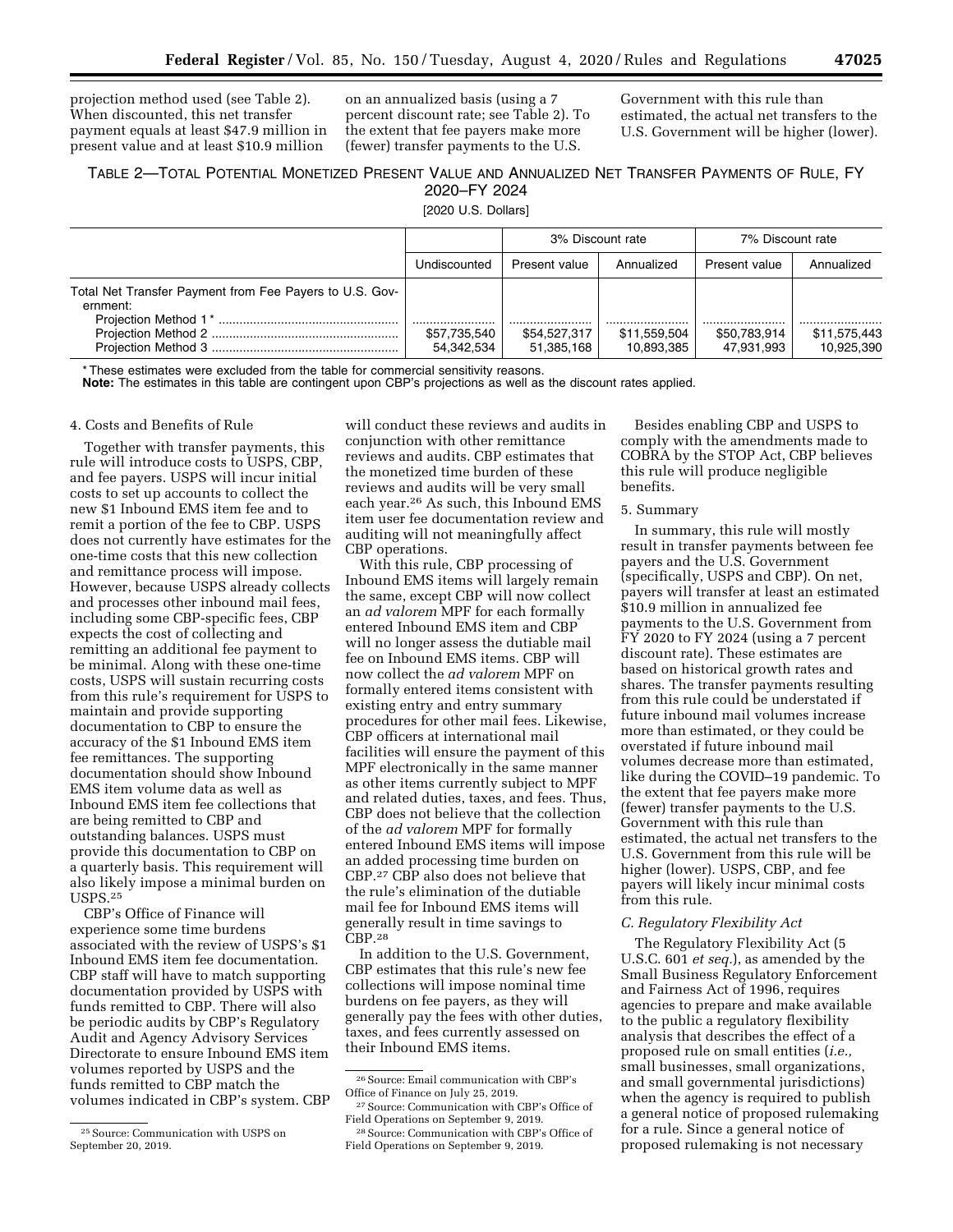for this rule, CBP is not required to prepare a regulatory flexibility analysis for this rule.

## *D. Unfunded Mandates Reform Act of 1995*

This rule will not result in the expenditure by State, local, and tribal governments, in the aggregate, or by the private sector, of \$100 million or more in any one year, and it will not significantly or uniquely affect small governments. Therefore, no actions are necessary under the provisions of the Unfunded Mandates Reform Act of 1995.

### *E. Paperwork Reduction Act*

The Paperwork Reduction Act of 1995 (44 U.S.C. 3507(d)) requires that CBP consider the impact of paperwork and other information collection burdens imposed on the public. This IFR imposes a burden on a partner government agency, USPS, and as such, the provisions of the Act do not apply to this rule. Therefore, CBP has determined that there is no collection of information which requires a control number assigned by the Office of Management and Budget.

#### *F. Signing Authority*

This regulation is being issued in accordance with 19 CFR 0.1(a)(1) pertaining to the Secretary of the Treasury's authority (or that of his delegate) to approve regulations related to certain customs revenue functions.

#### **List of Subjects in 19 CFR Part 24**

Accounting, Claims, Customs duties and inspection, Harbors, Reporting and recordkeeping requirements, Taxes.

#### **Amendments to the Regulations**

For the reasons set forth above, part 24 of title 19 of the Code of Federal Regulations (19 CFR part 24) is amended as follows:

## **PART 24—CUSTOMS FINANCIAL AND ACCOUNTING PROCEDURE**

■ 1. The general authority citation for part 24 continues and the separate authority citations for §§ 24.22 and 24.23 are revised to read as follows:

**Authority:** 5 U.S.C. 301; 19 U.S.C. 58a– 58c, 66, 1202 (General Note 3(i), Harmonized Tariff Schedule of the United States), 1505, 1520, 1624; 26 U.S.C. 4461, 4462; 31 U.S.C. 3717, 9701; Pub. L. 107–296, 116 Stat. 2135 (6 U.S.C. 1 *et seq.*).

\* \* \* \* \* Section 24.22 also issued under Sec. 892, Pub. L. 108–357, 118 Stat. 1418 (19 U.S.C. 58c); Sec. 32201, Pub. L. 114–94, 129 Stat. 1312 (19 U.S.C. 58c); Pub. L. 115–271, 132 Stat. 3895 (19 U.S.C. 58c).

Section 24.23 also issued under 19 U.S.C. 3332; Sec. 892, Pub. L. 108–357, 118 Stat. 1418 (19 U.S.C. 58c); Sec. 32201, Pub. L. 114–94, 129 Stat. 1312 (19 U.S.C. 58c); Pub. L. 115–271, 132 Stat. 3895 (19 U.S.C. 58c). \* \* \* \* \*

### ■ 2. Amend § 24.22 by:

■ a. In the introductory text, adding the words ''Except as provided in paragraph  $(1)(1)(i)$  of this section," to the beginning of the second sentence;

- b. Adding paragraph (a)(5);
- $\blacksquare$  c. Revising paragraph (f);
- d. Adding paragraph (1).

The additions and revision read as follows:

## **§ 24.22 Fees for certain services.**

 $(a) * * * *$ 

(5) The term *Inbound Express Mail service* or *Inbound EMS* means the service described in the mail classification schedule referred to in section 3631 of title 39, United States Code and 39 CFR 3040.104.

\* \* \* \* \* (f) *Fee for dutiable mail*—(1) *Dutiable mail other than Inbound EMS items.*  Except as provided in paragraph (f)(2) of this section, the addressee of each item of dutiable mail for which a CBP officer prepares documentation will be assessed a processing fee in the amount of \$5.50, as adjusted in accordance with the terms of paragraph (k) of this section. When the merchandise is delivered by the Postal Service, the fee will be shown as a separate item on the entry and collected at the time of delivery of the merchandise along with any duty and taxes due. When CBP collects the fee directly from the importer or his agent, the fee will be included as a separate item on the informal entry or entry summary document.

(2) *Dutiable Inbound EMS items.* The fee specified in paragraph (f)(1) of this section does not apply to dutiable Inbound EMS items.

\* \* \* \* \*

(l) *Fees for Inbound Express Mail service (Inbound EMS) items.* (1) *Amounts.* As provided in subsection (b)(9)(D) of section 13031 of the Consolidated Omnibus Budget Reconciliation Act (COBRA), as amended by section 8002 of the Synthetics Trafficking and Overdose Prevention Act of 2018 (STOP Act of 2018) (19 U.S.C. 58c(b)(9)(D)), with respect to the processing of items that are sent to the United States through the international postal network by 'Inbound Express Mail service' or 'Inbound EMS', the following payments are required:

(i) \$1 per Inbound EMS item, as adjusted in accordance with the terms of paragraph (l)(3) of this section, and

(ii) If an Inbound EMS item is formally entered, the fee provided for under § 24.23(b)(1).

(2) *Remittances from United States Postal Service to CBP.* As provided in subsection (b)(9)(D) of section 13031 of the COBRA, as amended by section 8002 of the STOP Act of 2018 (19 U.S.C. 58c(b)(9)(D)), United States Postal Service must remit to CBP on a quarterly basis 50 percent of the payments required by paragraph (l)(1)(i) of this section, to reimburse CBP for customs services provided in connection with the processing of Inbound EMS items. United States Postal Service will retain 50 percent of the amounts of the payments required by paragraph (l)(1)(i) of this section, to reimburse the Postal Service for services provided in connection with the processing of Inbound EMS items.

(i) *Method of Remittance.* United States Postal Service must remit to CBP, on a quarterly basis, 50 percent of the payments required by paragraph (l)(1)(i) of this section for which settlement with foreign postal operators has occurred. Except for the first remittance, United States Postal Service must make such remittances to CBP every calendar quarter to cover preceding calendar quarters. The first remittance to CBP, due no later than July 31, 2020, must at a minimum cover the first calendar quarter of 2020.

(ii) *Supporting Documentation.*  United States Postal Service must maintain documentation necessary for CBP to verify the accuracy of the fee calculations. With each quarterly remittance to CBP, United States Postal Service must provide a supporting document that shows:

(A) The total quantity of Inbound EMS items for which 50 percent of the payments required by paragraph (l)(1)(i) of this section are being remitted;

(B) The receiving international mail facility location of each Inbound EMS item for which 50 percent of the payments required by paragraph (l)(1)(i) of this section are being remitted;

(C) The total amount of payments required by paragraph (l)(1)(i) of this section for which settlement with foreign postal operators has occurred; and

(D) For any Inbound EMS items sent to the United States through the international postal network in preceding calendar quarters for which settlement with foreign postal operators concerning the payments required by paragraph (l)(1)(i) of this section has not occurred, the receiving international